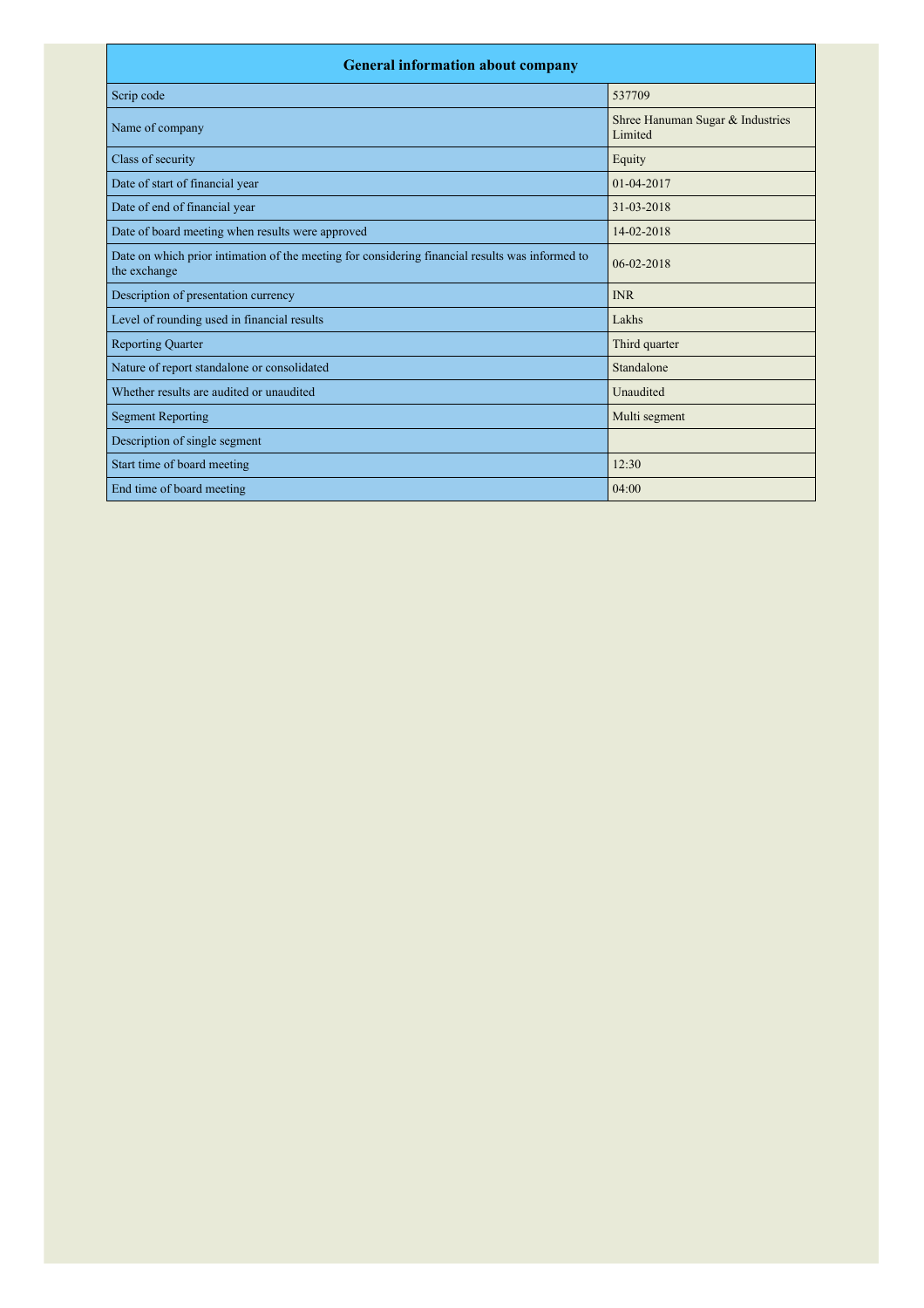| Financial Results �� Ind-AS |                                                                                   |                                          |                                                               |  |
|-----------------------------|-----------------------------------------------------------------------------------|------------------------------------------|---------------------------------------------------------------|--|
|                             | <b>Particulars</b>                                                                | 3 months/ 6 months ended<br>(dd-mm-yyyy) | Year to date figures for current period<br>ended (dd-mm-yyyy) |  |
| A                           | Date of start of reporting period                                                 | 01-10-2017                               | 01-04-2017                                                    |  |
| $\boldsymbol{B}$            | Date of end of reporting period                                                   | 31-12-2017                               | 31-12-2017                                                    |  |
| $\mathbf C$                 | Whether results are audited or unaudited                                          | Unaudited                                | Unaudited                                                     |  |
| D                           | Nature of report standalone or consolidated                                       | Standalone                               | Standalone                                                    |  |
|                             | Part I                                                                            |                                          |                                                               |  |
| $\mathbf{1}$                | Income                                                                            |                                          |                                                               |  |
|                             | Revenue from operations                                                           | $\boldsymbol{0}$                         | $\mathbf{0}$                                                  |  |
|                             | Other income                                                                      | $\mathbf{0}$                             | 86.99                                                         |  |
|                             | <b>Total income</b>                                                               | $\bf{0}$                                 | 86.99                                                         |  |
| $\boldsymbol{2}$            | <b>Expenses</b>                                                                   |                                          |                                                               |  |
| (a)                         | Cost of materials consumed                                                        | $\boldsymbol{0}$                         | $\boldsymbol{0}$                                              |  |
| (b)                         | Purchases of stock-in-trade                                                       | $\boldsymbol{0}$                         | $\boldsymbol{0}$                                              |  |
| (c)                         | Changes in inventories of finished goods, work-in-<br>progress and stock-in-trade | $\mathbf{0}$                             | $\theta$                                                      |  |
| (d)                         | Employee benefit expense                                                          | 18.79                                    | 53.3                                                          |  |
| (e)                         | Finance costs                                                                     | $\boldsymbol{0}$                         | $\boldsymbol{0}$                                              |  |
| (f)                         | Depreciation, depletion and amortisation expense                                  | $\mathbf{0}$                             | $\mathbf{0}$                                                  |  |
| (f)                         | <b>Other Expenses</b>                                                             |                                          |                                                               |  |
| $\mathbf{1}$                | <b>Travelling Expenses</b>                                                        | 6.94                                     | 17.09                                                         |  |
| $\sqrt{2}$                  | Printing & Stationary                                                             | 0.65                                     | 1.18                                                          |  |
| $\overline{\mathbf{3}}$     | Professional Charges                                                              | 0.41                                     | 0.67                                                          |  |
| $\overline{4}$              | Rent                                                                              | 0.21                                     | 0.49                                                          |  |
| 5                           | Motor Car Expenses                                                                | 0.63                                     | 3.09                                                          |  |
| 6                           | Office Maintenance                                                                | 1.65                                     | $\overline{4}$                                                |  |
| $\overline{7}$              | <b>Electricity Charges</b>                                                        | $\mathbf{0}$                             | 0.38                                                          |  |
| 8                           | <b>Filing Fees</b>                                                                | 0.06                                     | 0.14                                                          |  |
| 9                           | <b>General Expenses</b>                                                           | 1.6                                      | 3.94                                                          |  |
| 10                          | Miscellaneous Expenses                                                            | 6.24                                     | 19.44                                                         |  |
|                             | <b>Total other expenses</b>                                                       | 18.39                                    | 50.42                                                         |  |
|                             | <b>Total expenses</b>                                                             | 37.18                                    | 103.72                                                        |  |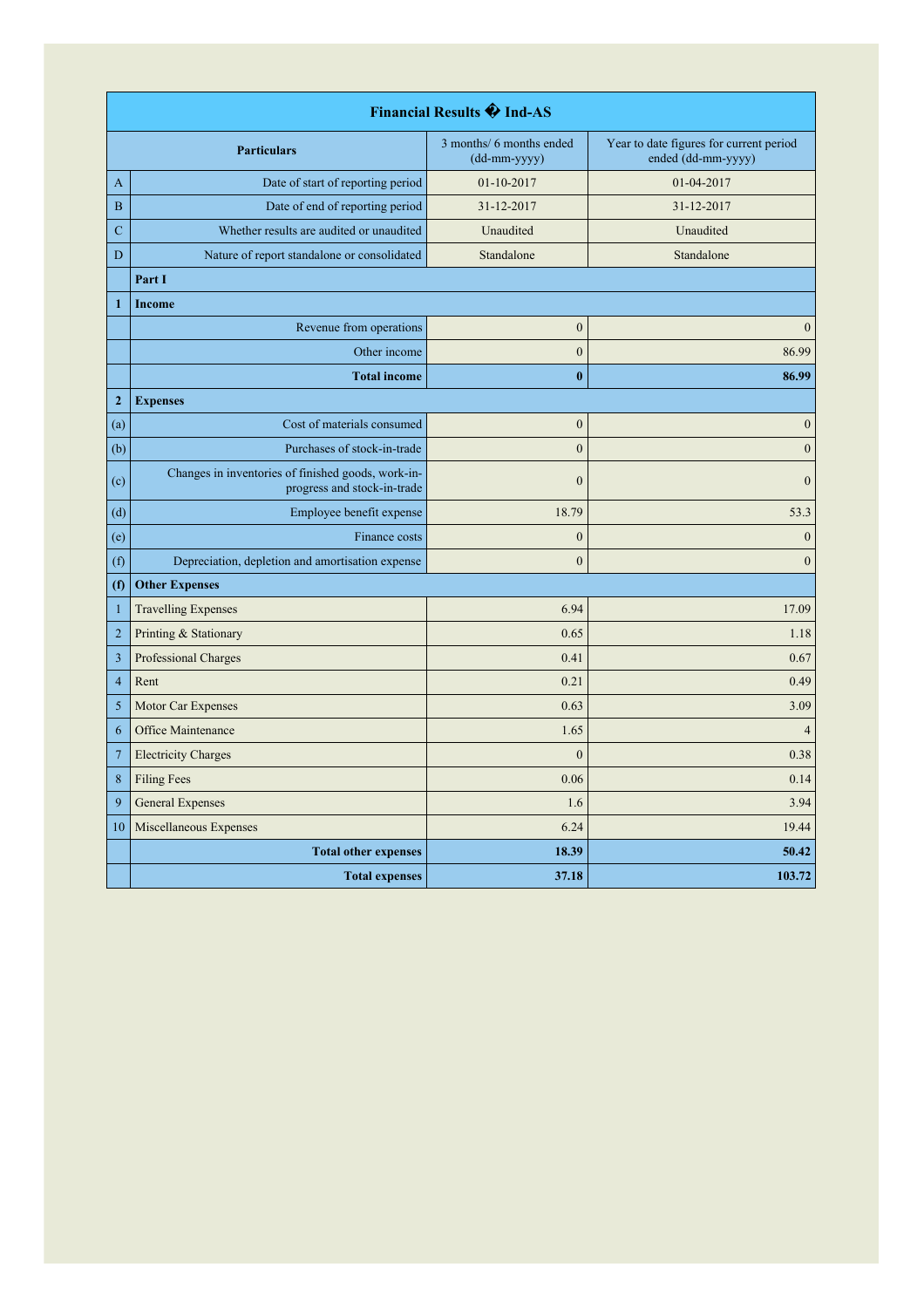|                                                                 | Financial Results �� Ind-AS                                                                                                                                                                   |                                          |                                                               |  |
|-----------------------------------------------------------------|-----------------------------------------------------------------------------------------------------------------------------------------------------------------------------------------------|------------------------------------------|---------------------------------------------------------------|--|
|                                                                 | <b>Particulars</b>                                                                                                                                                                            | 3 months/ 6 months<br>ended (dd-mm-yyyy) | Year to date figures for current<br>period ended (dd-mm-yyyy) |  |
| A                                                               | Date of start of reporting period                                                                                                                                                             | 01-10-2017                               | 01-04-2017                                                    |  |
| B                                                               | Date of end of reporting period                                                                                                                                                               | 31-12-2017                               | 31-12-2017                                                    |  |
| $\mathbf C$                                                     | Whether results are audited or unaudited                                                                                                                                                      | Unaudited                                | Unaudited                                                     |  |
| D                                                               | Nature of report standalone or consolidated                                                                                                                                                   | Standalone                               | Standalone                                                    |  |
| Part<br>I                                                       | Blue color marked fields are non-mandatory. For Consolidated Results, if the company has no figures for 3 months / 6<br>months ended, in such case zero shall be inserted in the said column. |                                          |                                                               |  |
| $\overline{\mathbf{3}}$                                         | Total profit before exceptional items and tax                                                                                                                                                 | $-37.18$                                 | $-16.73$                                                      |  |
| $\overline{4}$                                                  | <b>Exceptional</b> items                                                                                                                                                                      | $\theta$                                 | $\theta$                                                      |  |
| 5                                                               | <b>Total profit before tax</b>                                                                                                                                                                | $-37.18$                                 | $-16.73$                                                      |  |
| $7\phantom{.0}$                                                 | <b>Tax expense</b>                                                                                                                                                                            |                                          |                                                               |  |
| 8                                                               | Current tax                                                                                                                                                                                   | $\overline{0}$                           | $\mathbf{0}$                                                  |  |
| 9                                                               | Deferred tax                                                                                                                                                                                  | $\mathbf{0}$                             | $\mathbf{0}$                                                  |  |
| 10                                                              | <b>Total tax expenses</b>                                                                                                                                                                     | $\theta$                                 | $\theta$                                                      |  |
| 11                                                              | Net movement in regulatory deferral account balances related to<br>profit or loss and the related deferred tax movement                                                                       | $\theta$                                 | $\Omega$                                                      |  |
| 14<br>Net Profit Loss for the period from continuing operations |                                                                                                                                                                                               | $-37.18$                                 | $-16.73$                                                      |  |
| 15                                                              | Profit (loss) from discontinued operations before tax                                                                                                                                         | $\overline{0}$                           | $\mathbf{0}$                                                  |  |
| 16                                                              | Tax expense of discontinued operations                                                                                                                                                        | $\overline{0}$                           | $\boldsymbol{0}$                                              |  |
| 17                                                              | Net profit (loss) from discontinued operation after tax                                                                                                                                       | $\theta$                                 | $\theta$                                                      |  |
| 19                                                              | Share of profit (loss) of associates and joint ventures accounted for<br>using equity method                                                                                                  | $\theta$                                 | $\Omega$                                                      |  |
| 21                                                              | <b>Total profit (loss) for period</b>                                                                                                                                                         | $-37.18$                                 | $-16.73$                                                      |  |
| 22<br>Other comprehensive income net of taxes                   |                                                                                                                                                                                               | $\mathbf{0}$                             | $\mathbf{0}$                                                  |  |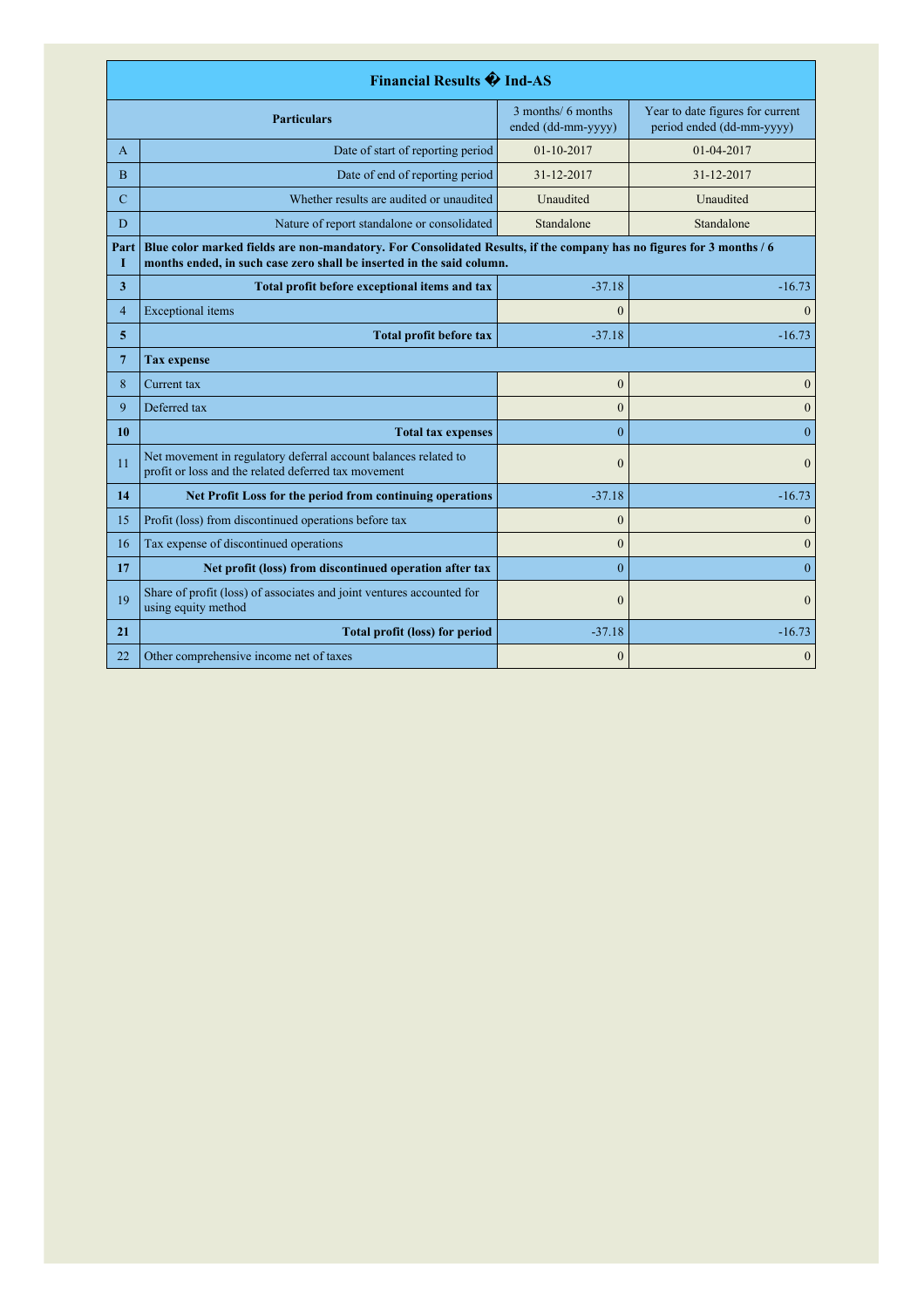| <b>Financial Results + Ind-AS</b> |                                                                                                                                                                                                  |                                                                                       |                                                                   |
|-----------------------------------|--------------------------------------------------------------------------------------------------------------------------------------------------------------------------------------------------|---------------------------------------------------------------------------------------|-------------------------------------------------------------------|
| <b>Particulars</b>                |                                                                                                                                                                                                  | $3$ months/ $6$<br>months ended<br>$(dd{\text{-}\!\!\,\text{mm-}}\text{\small{yyyy}}$ | Year to date figures for<br>current period ended (dd-<br>mm-yyyy) |
| A                                 | Date of start of reporting period                                                                                                                                                                | 01-10-2017                                                                            | $01-04-2017$                                                      |
| B                                 | Date of end of reporting period                                                                                                                                                                  | 31-12-2017                                                                            | 31-12-2017                                                        |
| $\mathbf C$                       | Whether results are audited or unaudited                                                                                                                                                         | Unaudited                                                                             | Unaudited                                                         |
| D                                 | Nature of report standalone or consolidated                                                                                                                                                      | Standalone                                                                            | Standalone                                                        |
| Part<br>Т                         | Blue color marked fields are non-mandatory. For Consolidated Results, if the<br>company has no figures for 3 months / 6 months ended, in such case zero shall be<br>inserted in the said column. |                                                                                       |                                                                   |
| 23                                | <b>Total Comprehensive Income for the period</b>                                                                                                                                                 | $-37.18$                                                                              | $-16.73$                                                          |
| 24                                | Total profit or loss, attributable to                                                                                                                                                            |                                                                                       |                                                                   |
|                                   | Profit or loss, attributable to owners of parent                                                                                                                                                 |                                                                                       |                                                                   |
|                                   | Total profit or loss, attributable to non-controlling interests                                                                                                                                  |                                                                                       |                                                                   |
| 25                                | Total Comprehensive income for the period attributable to                                                                                                                                        |                                                                                       |                                                                   |
|                                   | Comprehensive income for the period attributable to owners of parent                                                                                                                             | $\boldsymbol{0}$                                                                      | $\mathbf{0}$                                                      |
|                                   | Total comprehensive income for the period attributable to owners of parent non-<br>controlling interests                                                                                         | $\boldsymbol{0}$                                                                      | $\mathbf{0}$                                                      |
| 26                                | Details of equity share capital                                                                                                                                                                  |                                                                                       |                                                                   |
|                                   | Paid-up equity share capital                                                                                                                                                                     |                                                                                       |                                                                   |
|                                   | Face value of equity share capital                                                                                                                                                               |                                                                                       |                                                                   |
| 27                                | <b>Details of debt securities</b>                                                                                                                                                                |                                                                                       |                                                                   |
|                                   | Paid-up debt capital                                                                                                                                                                             |                                                                                       |                                                                   |
|                                   | Face value of debt securities                                                                                                                                                                    |                                                                                       |                                                                   |
| 28                                | Reserves excluding revaluation reserve                                                                                                                                                           |                                                                                       |                                                                   |
| 29                                | Debenture redemption reserve                                                                                                                                                                     |                                                                                       |                                                                   |
| 30                                | <b>Earnings per share</b>                                                                                                                                                                        |                                                                                       |                                                                   |
| i                                 | Earnings per equity share for continuing operations                                                                                                                                              |                                                                                       |                                                                   |
|                                   | Basic earnings (loss) per share from continuing operations                                                                                                                                       | $-0.2$                                                                                | $-0.09$                                                           |
|                                   | Diluted earnings (loss) per share from continuing operations                                                                                                                                     | $-0.2$                                                                                | $-0.09$                                                           |
| ii                                | Earnings per equity share for discontinued operations                                                                                                                                            |                                                                                       |                                                                   |
|                                   | Basic earnings (loss) per share from discontinued operations                                                                                                                                     | $\boldsymbol{0}$                                                                      | $\boldsymbol{0}$                                                  |
|                                   | Diluted earnings (loss) per share from discontinued operations                                                                                                                                   | $\boldsymbol{0}$                                                                      | $\mathbf{0}$                                                      |
| ii                                | <b>Earnings per equity share</b>                                                                                                                                                                 |                                                                                       |                                                                   |
|                                   | Basic earnings (loss) per share from continuing and discontinued operations                                                                                                                      | $-0.2$                                                                                | $-0.09$                                                           |
|                                   | Diluted earnings (loss) per share from continuing and discontinued operations                                                                                                                    | $-0.2$                                                                                | $-0.09$                                                           |
| 31                                | Debt equity ratio                                                                                                                                                                                |                                                                                       |                                                                   |
| 32                                | Debt service coverage ratio                                                                                                                                                                      |                                                                                       |                                                                   |
| 33                                | Interest service coverage ratio                                                                                                                                                                  |                                                                                       |                                                                   |
| 34                                | Disclosure of notes on financial results                                                                                                                                                         |                                                                                       |                                                                   |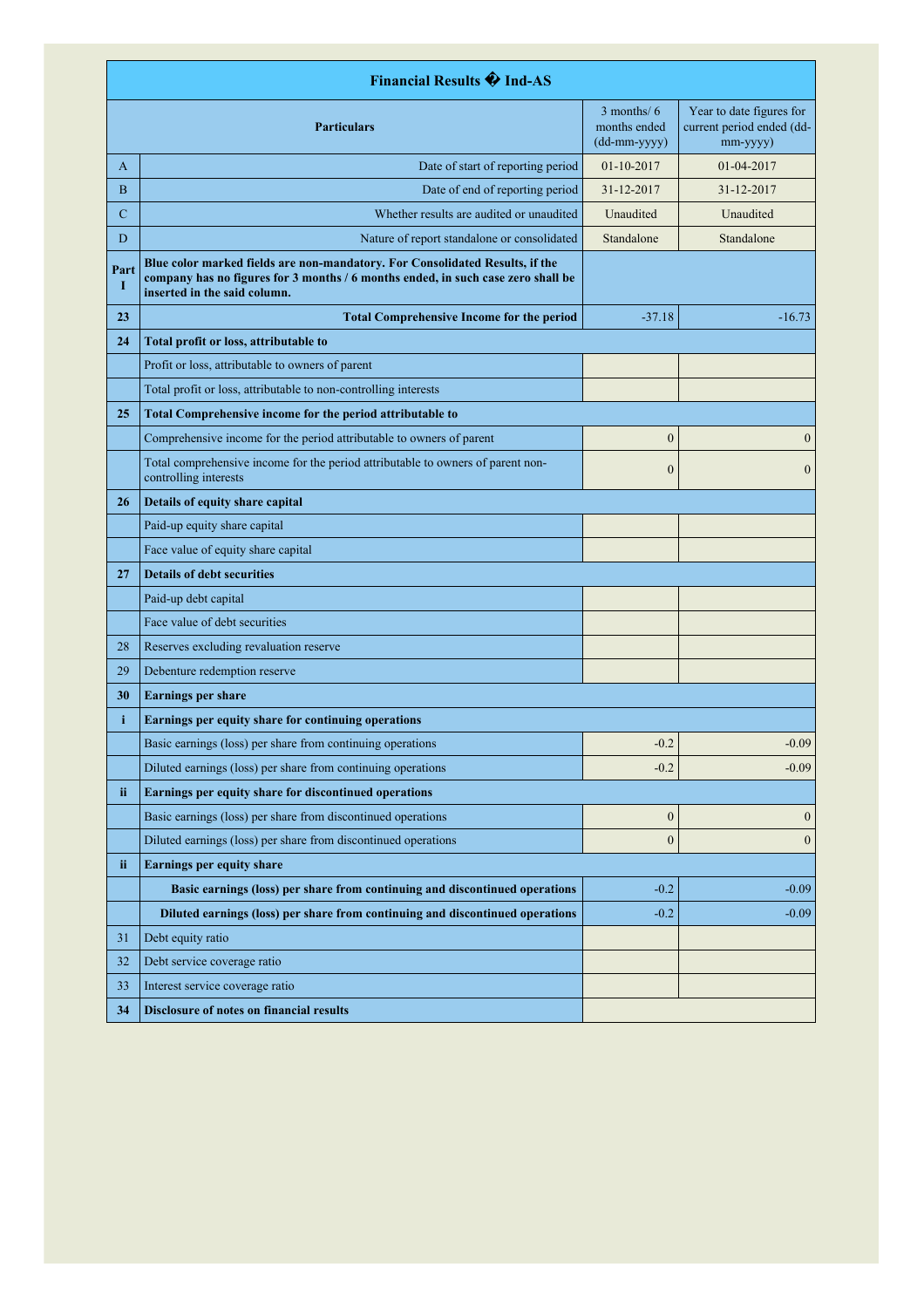| Format for Reporting Segmenet wise Revenue, Results and Capital Employed along with the company results |                                                                        |                                                |                                                                      |
|---------------------------------------------------------------------------------------------------------|------------------------------------------------------------------------|------------------------------------------------|----------------------------------------------------------------------|
| <b>Particulars</b>                                                                                      |                                                                        | 3 months/ 6 month ended (dd-<br>$mm$ -yyyy $)$ | Year to date figures for current period ended (dd-<br>$mm$ -yyyy $)$ |
| Date of start of reporting period                                                                       |                                                                        | 01-10-2017                                     | 01-04-2017                                                           |
|                                                                                                         | Date of end of reporting period                                        | 31-12-2017                                     | 31-12-2017                                                           |
|                                                                                                         | Whether accounts are audited or unaudited                              | Unaudited                                      | Unaudited                                                            |
|                                                                                                         | Nature of report standalone or consolidated                            | Standalone                                     | Standalone                                                           |
| 1                                                                                                       | <b>Segment Revenue (Income)</b>                                        |                                                |                                                                      |
|                                                                                                         | (net sale/income from each segment should be disclosed)                |                                                |                                                                      |
| $\mathbf{1}$                                                                                            | Sugar                                                                  | $\boldsymbol{0}$                               | $\boldsymbol{0}$                                                     |
| $\sqrt{2}$                                                                                              | Construction                                                           | $\mathbf{0}$                                   | $\Omega$                                                             |
| $\mathfrak z$                                                                                           | Other                                                                  | $\boldsymbol{0}$                               | 86.99                                                                |
|                                                                                                         | <b>Total Segment Revenue</b>                                           | $\mathbf{0}$                                   | 86.99                                                                |
|                                                                                                         | Less: Inter segment revenue                                            |                                                |                                                                      |
|                                                                                                         | <b>Revenue from operations</b>                                         | $\bf{0}$                                       | 86.99                                                                |
| $\mathbf{2}$                                                                                            | <b>Segment Result</b>                                                  |                                                |                                                                      |
|                                                                                                         | Profit (+) / Loss (-) before tax and interest from each segment        |                                                |                                                                      |
| $\mathbf{1}$                                                                                            | Sugar                                                                  | $\boldsymbol{0}$                               | $\mathbf{0}$                                                         |
| $\overline{c}$                                                                                          | Construction                                                           | $\boldsymbol{0}$                               | $\mathbf{0}$                                                         |
| $\overline{3}$                                                                                          | Other                                                                  | $-37.18$                                       | $-16.73$                                                             |
|                                                                                                         | <b>Total Profit before tax</b>                                         | $-37.18$                                       | $-16.73$                                                             |
|                                                                                                         | <i>i. Finance cost</i>                                                 |                                                |                                                                      |
|                                                                                                         | ii. Other Unallocable Expenditure net off<br><b>Unallocable income</b> |                                                |                                                                      |
|                                                                                                         | Profit before tax                                                      | $-37.18$                                       | $-16.73$                                                             |
| 3                                                                                                       | <b>Capital Employed</b>                                                |                                                |                                                                      |
|                                                                                                         | (Segment Asset - Segment Liabilities)                                  |                                                |                                                                      |
| $\mathbf{1}$                                                                                            | Sugar                                                                  | 7226.9                                         | 7226.9                                                               |
| $\overline{c}$                                                                                          | Construction                                                           | 1474.57                                        | 1474.57                                                              |
| $\overline{3}$                                                                                          | Other                                                                  | $\mathbf{0}$                                   | $\Omega$                                                             |
|                                                                                                         | <b>Total capital employed</b>                                          | 8701.47                                        | 8701.47                                                              |
|                                                                                                         | <b>Disclosure of notes on segments</b>                                 |                                                |                                                                      |